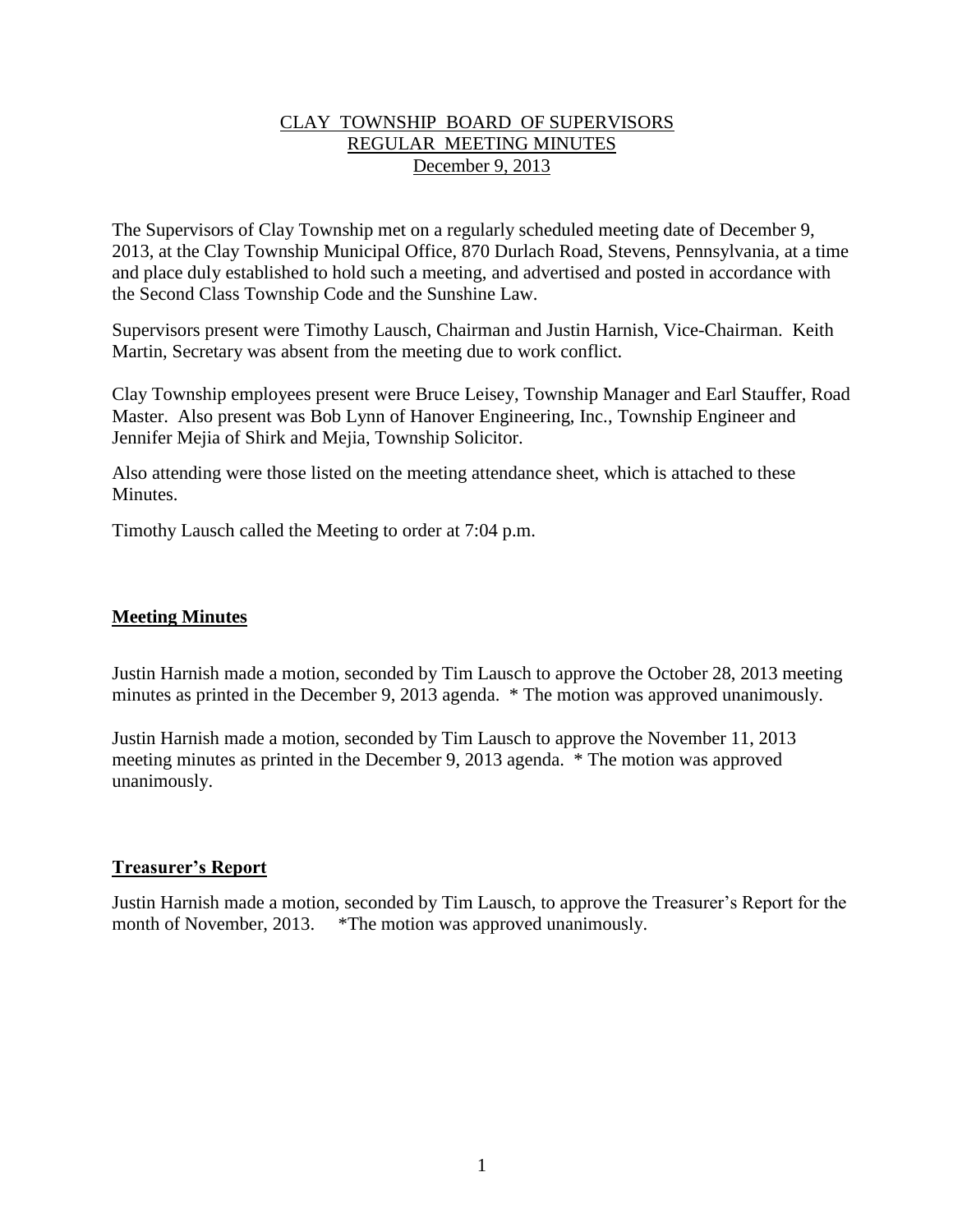# **Visitors**

1. Herb Noak, 216 Woodchuck Drive

Mr. Noak informed the Board of Supervisors that kids were playing on the portable toilet in Charity Gardens last week. Mr. Noak said the police were notified and it took 45 minutes for an officer to respond. He questioned why the toilet has not been removed for the winter.

The Road Master said that the company has been called several times to come remove the portable toilet and they haven't done so yet. The Board of Supervisors encouraged Mr. Noak to discuss his police concerns with Chief Steffen.

On Tuesday, December 10, 2013 Chief Steffen informed the Township that as per the NLCRPD call logs an officer responded in 13 minutes. Chief Steffen also discussed the response time with Mr. Noak.

# **Engineer's Report**

1. Stormwater Management Ordinance Update

Bob Lynn discussed the requirement to inspect stormwater facilities in the new proposed ordinance.

Bruce Leisey will poll other municipalities on their plans for inspections.

2. HomeTowne Square – Escrow Release #2

Bob Lynn, Township Engineer, reviewed the request with the Board of Supervisors.

Justin Harnish made a motion, seconded by Tim Lausch to approve Escrow Release #2 in the amount of \$327,220.75 leaving a balance of \$767,734.03 as per the Hanover Engineering Associates letter dated 11/26/2013. \* The motion was unanimously approved.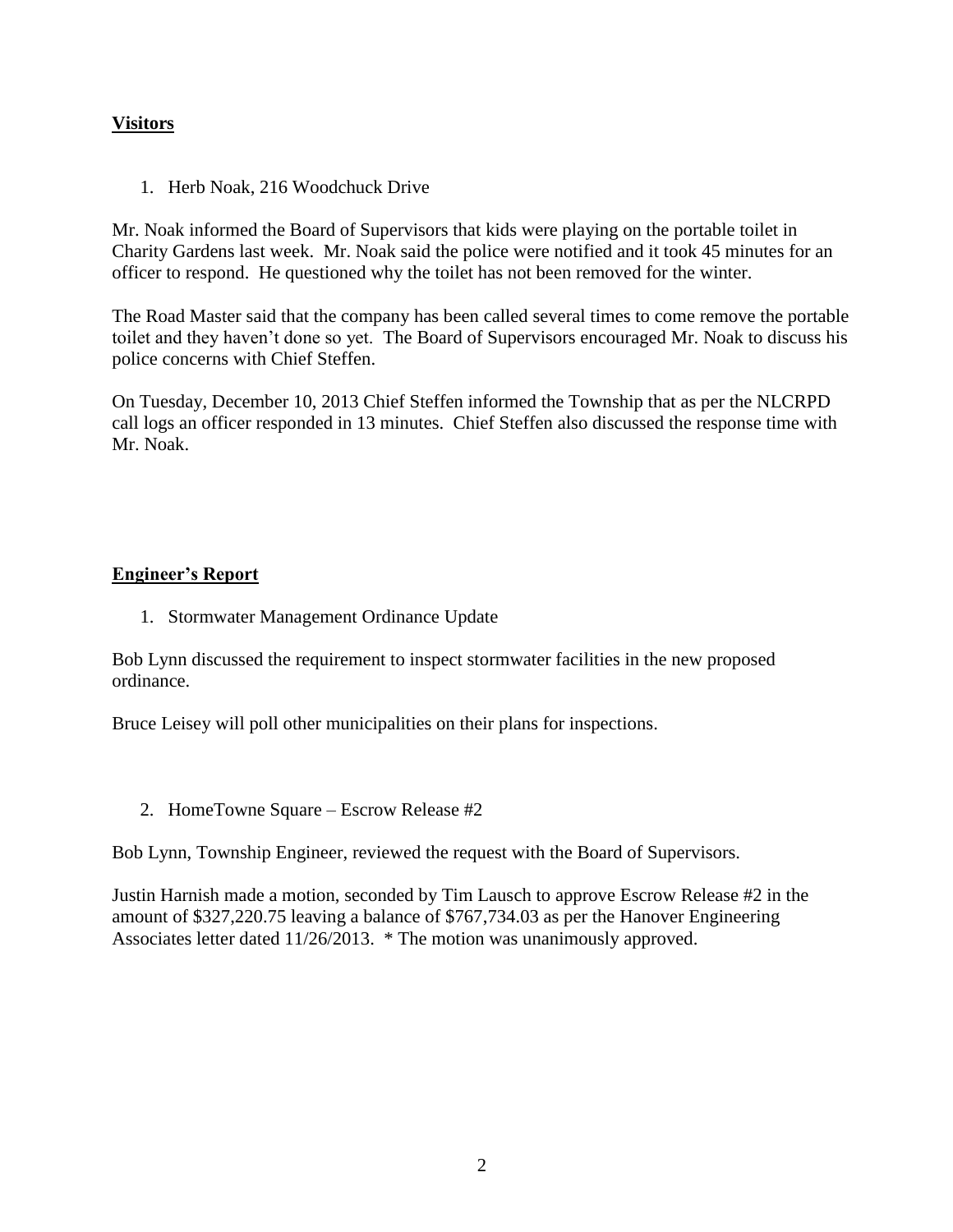3. Glenn Wissler – Escrow Release

Bob Lynn, Township Engineer, reviewed the request with the Board of Supervisors. The 18 month financial guarantee on the public improvements for Clearview Gardens I & II expired on March 13, 2012. Bob Lynn stated that the improvements are in acceptable condition.

Justin Harnish made a motion, seconded by Tim Lausch to release the balance of the escrow in the amount of \$112,157.93. \* The motion was unanimously approved.

4. Lincoln Garden Road Speed Limit Reduction Request

The Developer has concerns with traffic speed at access drive to townhouses. Project was approved with access drive sight distance for 40 MPH but not posted or passed by Ordinance. It is a residential area and therefore could be posted at 25 MPH without the need for an updated traffic study. The Board agreed to post at 25 MPH if the adjoining portion of the roadway in Ephrata Township is posted at 25 MPH or 40 MPH, if not. The developer does agree to pay for speed limit signs on Lincoln Garden Road.

Justin Harnish made a motion, seconded by Tim Lausch to approve drafting an ordinance for 25 MPH speed limit or 40 MPH speed limit from the township line to Hackman Road. \* The motion was unanimously approved.

5. Approve Advertising Official Map Ordinance

After discussion it was decided to include private roads and all public facilities. The Planning Commission will review map draft and make comments are their January 2014 meeting.

## **Old Business**

1. Wildflower Pond

No new information provided. A letter was sent reminding the developer of his obligation for winter maintenance of the streets until such time that they are dedicated to the Township. There were no complaints received by the Township following the first winter storm.

Hanover Engineering mapped 6 new sinkholes in the basin. Bruce Leisey will sent notice to the developers regarding the sinkholes.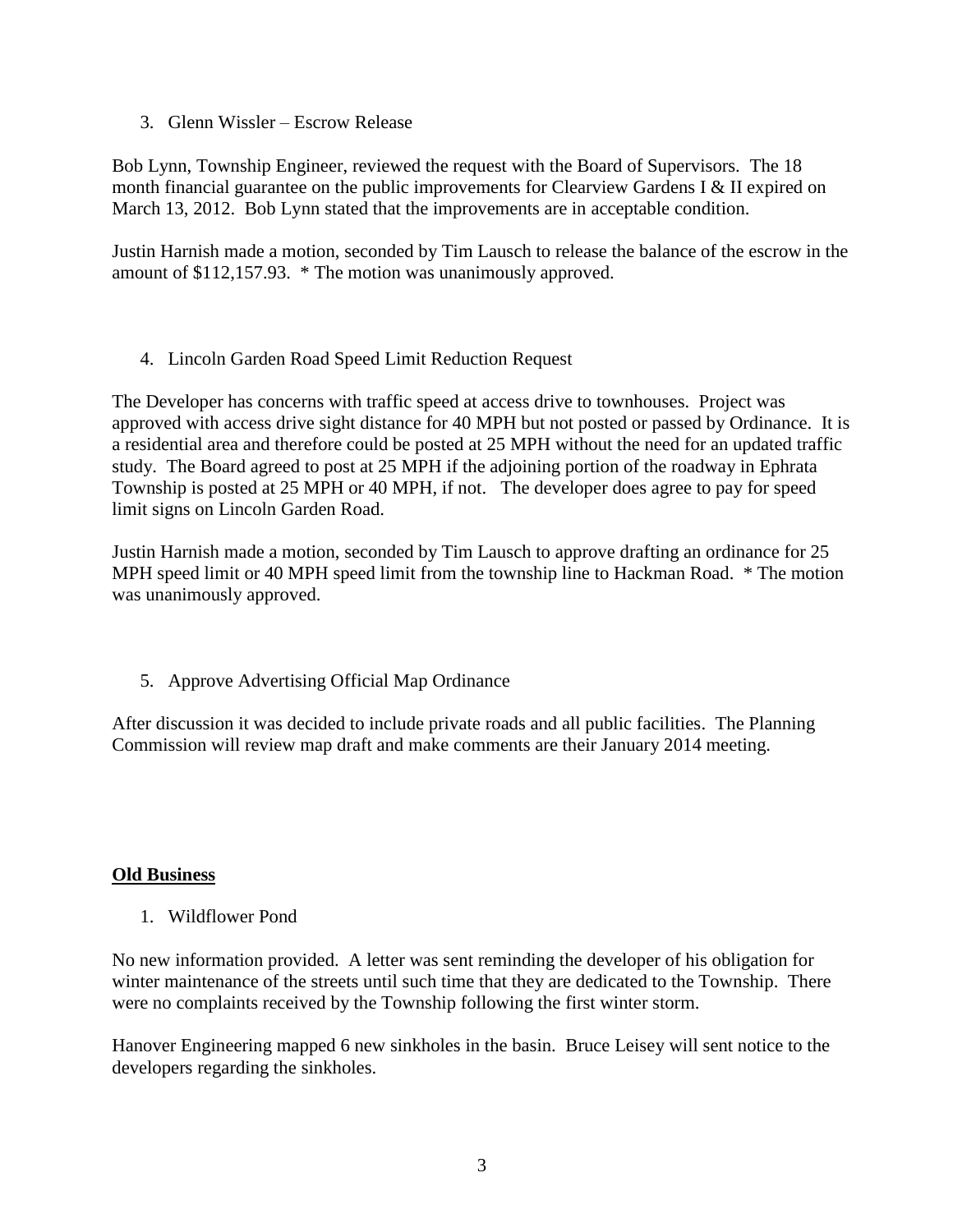2. Charity Gardens Pipe Replacement

Bob Lynn informed the Board of Supervisors that cold weather would not affect the quality of this repair.

The Board of Supervisors informed Bob Lynn to proceed with coordination of completion of the repair.

3. Replace Roof on Old Office Building

Bruce Leisey reviewed the quotes received with the Board of Supervisors.

Tim Lausch had questions on the specifications of the quotes. Bruce Leisey will clarify for the next meeting.

4. Approve Advertising of 2014 Budget

After discussion, Justin Harnish made motion, seconded by Tim Lausch to approve advertising providing public notice that the 2014 Budget will be available for public inspection until adoption on December 31, 2013. \* The motion was approved unanimously.

## **New Business**

1. Approve Real Estate Tax Exoneration for 529 Landon Circle

Justin Harnish made a motion, seconded by Tim Lausch to approve the tax exoneration in the amount of \$15.20 for the property located at 529 Landon Circle, Ephrata. \* The motion was approved unanimously.

2. Sunoco Pipeline Rehab Project

Bruce Leisey informed the Board of Supervisors that Sunoco is inspecting and rehabilitating the existing 8" line in its right-of-way to transfer NLP from Marcellus Gas area Western PA to the Marcus Hook Complex on the Delaware River. They are also doing a feasibility study on installing another pipe line in the existing right-of-way.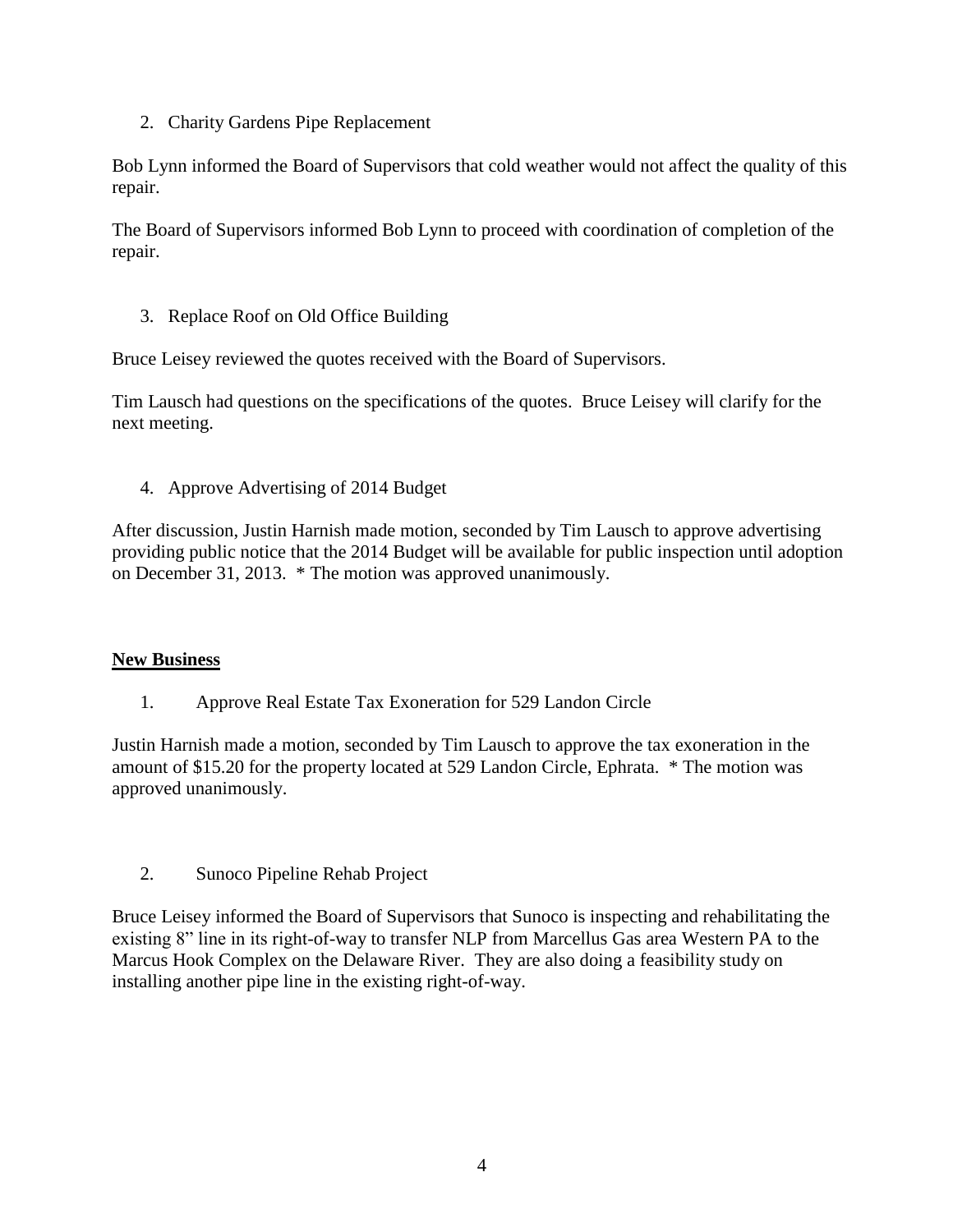3. Approve Ordinance to Approve School Resource Officer for Additional Three Years

Justin Harnish made a motion, seconded by Tim Lausch to approve Ordinance #120913 to extend the term of the current School Resource Office Agreement for an additional three (3) years through 2016. \* The motion was approved unanimously.

4. Approve Appointment of Weinhold Nickel and Company as the Auditor for 2013

Justin Harnish made a motion, seconded by Tim Lausch to appoint Weinhold Nickel and Company to make an examination of all accounts of the Township for the 2013 fiscal year. \* The motion was approved unanimously.

5. Approve Advertising of the 2014 Meeting Schedule

Justin Harnish made a motion, seconded by Tim Lausch to approve advertising of the 2014 Meeting Schedule. \* The motion was approved unanimously.

6. Approve and Execute Signal Preventative Maintenance Agreement

Justin Harnish made a motion, seconded by Tim Lausch to approve and execute the Preventative Maintenance Agreement with CM High in the amount of \$1,324.00 for traffic lights located in Clay Township. \* The motion was approved unanimously.

# **Executive Session**

Justin Harnish made a motion, seconded by Tim Lausch to enter into Executive Session at 9:15 PM to discuss potential litigation and personnel matters. \* The motion was approved unanimously.

Justin Harnish made a motion, seconded by Tim Lausch to exit Executive Session at 10:20 PM. \* The motion was approved unanimously.

Justin Harnish made a motion, seconded by Tim Lausch to contribute excess non-uniform pension state aid to the NLCRPD pension fund. \* The motion was approved unanimously.

Justin Harnish made a motion, seconded by Tim Lausch to re-appoint Greg Schmuck, 419 Countryside Drive, Ephrata to the EAJA Board. \* The motion was approved unanimously.